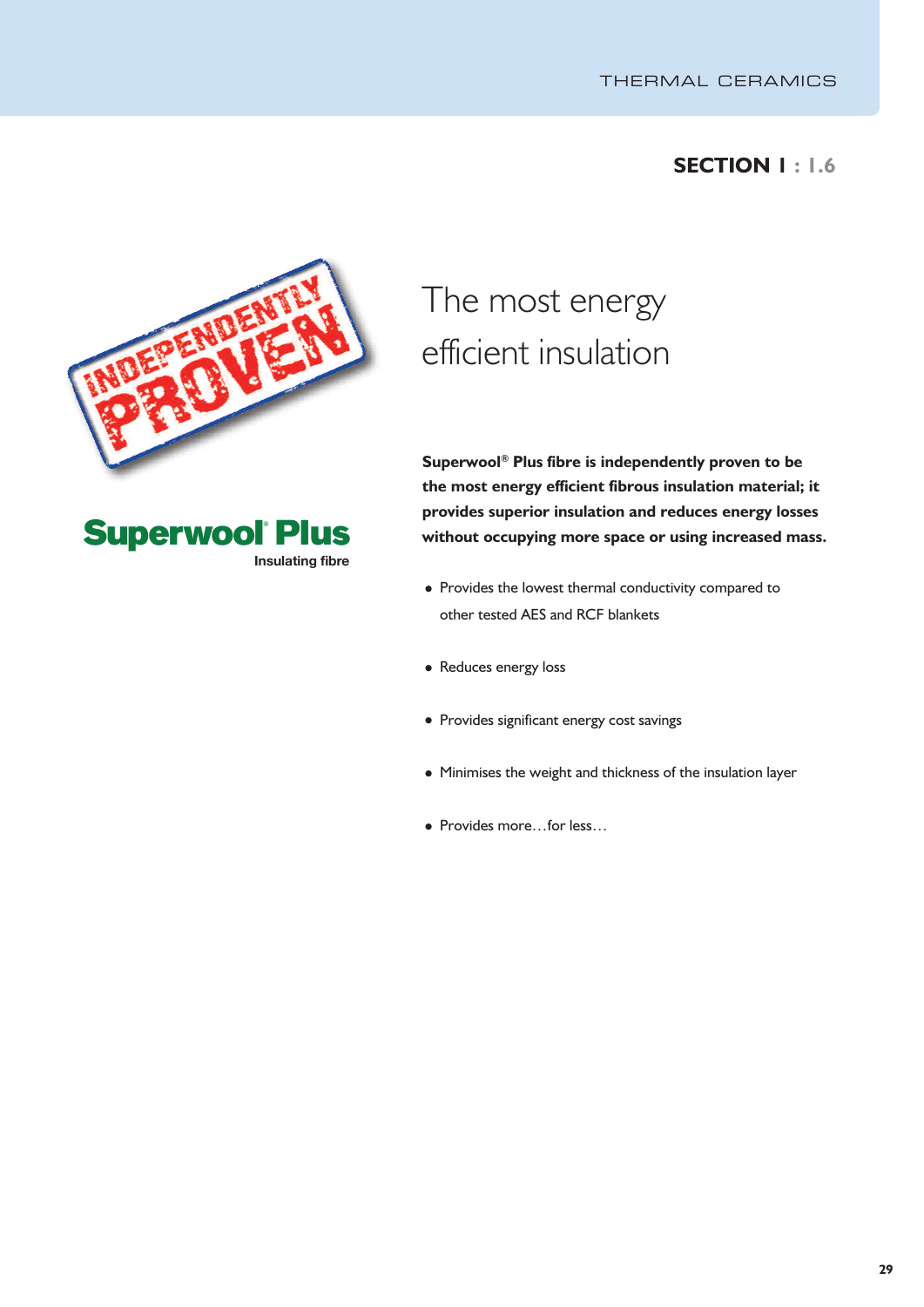

### **Superwool** ® **Plus is independently tested to have the lowest thermal conductivity**

At Morgan Thermal Ceramics we recognise that third party testing of our high performance insulation provides invaluable data in support of our in-house R&D results.

Our Superwool ® **Plus** insulation blankets have been independently tested by a French laboratory in accordance with the ASTM C201 – 93(2009) standard test method for thermal conductivity of refractories.

#### **Insulation tested includes:**

- Superwool ® **Plus** blankets of density : 128 Kg/m<sup>3</sup> (8 lbs/ft<sup>3</sup>), 96 Kg/m<sup>3</sup> (6 lbs/ft<sup>3</sup>) and 80 Kg/m<sup>3</sup> (5 lbs/ft<sup>3</sup>)
- EU and non-EU Competitor AES blankets of density : 128 Kg/m<sup>3</sup> (8 lbs/ft<sup>3</sup>) and 96 Kg/m<sup>3</sup> (6 lbs/ft<sup>3</sup>).

Superwool ® **Plus** is proven to present...

**...up to 40% lower thermal conducivity than competitive insulation at 1000°C**

#### **The results:**

The results clearly demonstrate that Superwool ® **Plus** fibre:

- Has superior thermal insulation properties
- Is the most energy efficient insulation
- Enables you to save energy and associated costs
- Enables you to use a lower density or thinner blanket and achieve the same or even better insulation performance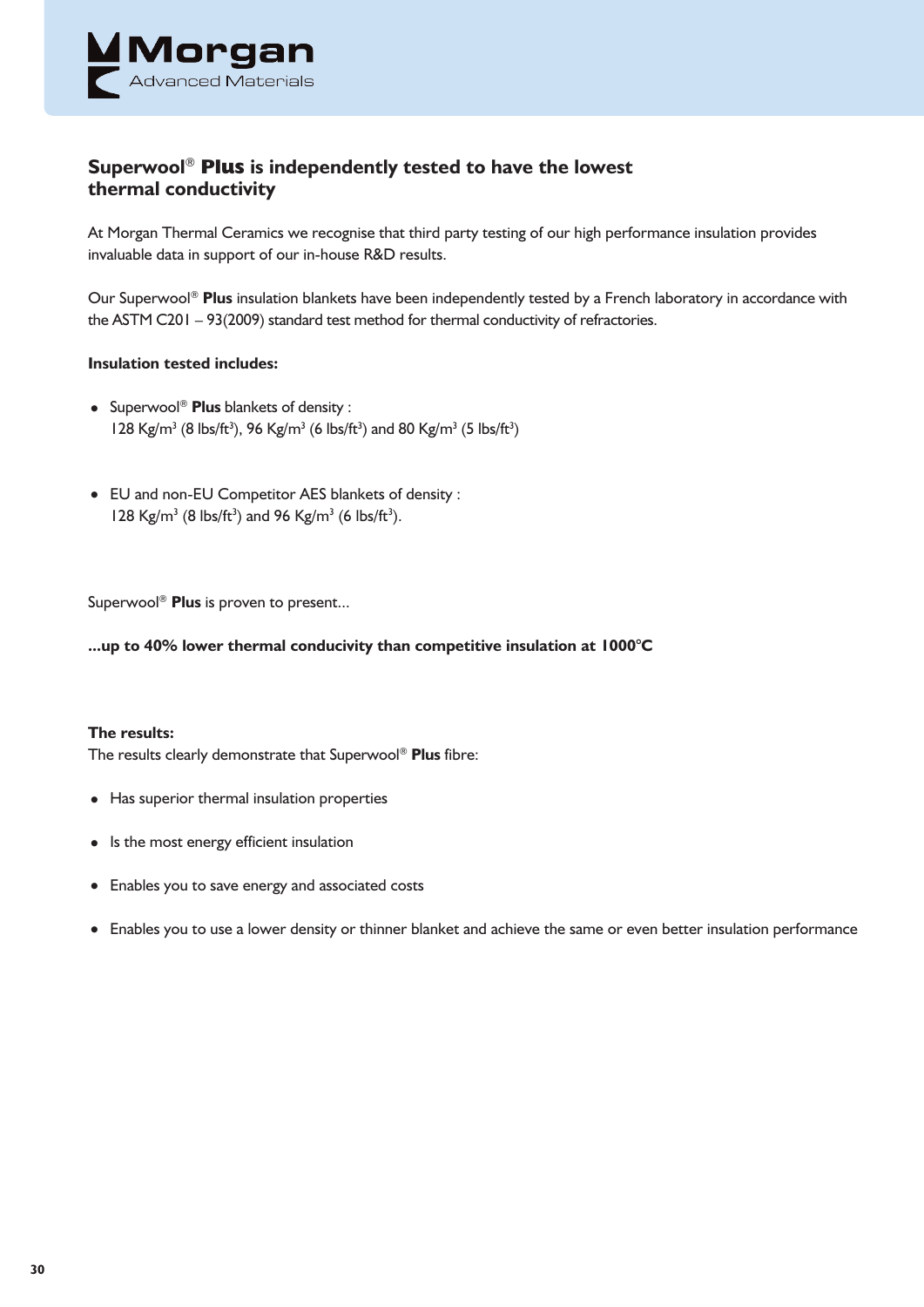

**Test 1 - Superwool** ® **Plus blanket 128 Kg/m3**

#### **Superwool** ® **Plus insulation blanket 128 Kg/m3 :**

- Has the lowest thermal conductivity compared to all other blankets of the same density
- Is the most energy efficient insulation
- Gives a better thermal insulation performance
- Enables you to make energy savings
- Enables you to make significant cost savings

 $\bigcap$ 

 $\sqrt{2}$ 

 $\bigcirc$ 

 $\overline{\times}$ 

 $\overline{\phantom{a}}$ o

 $\bigcap$ 

 $\sqrt{2}$ 

 $-\frac{C}{C}$ 

 $\bigcirc$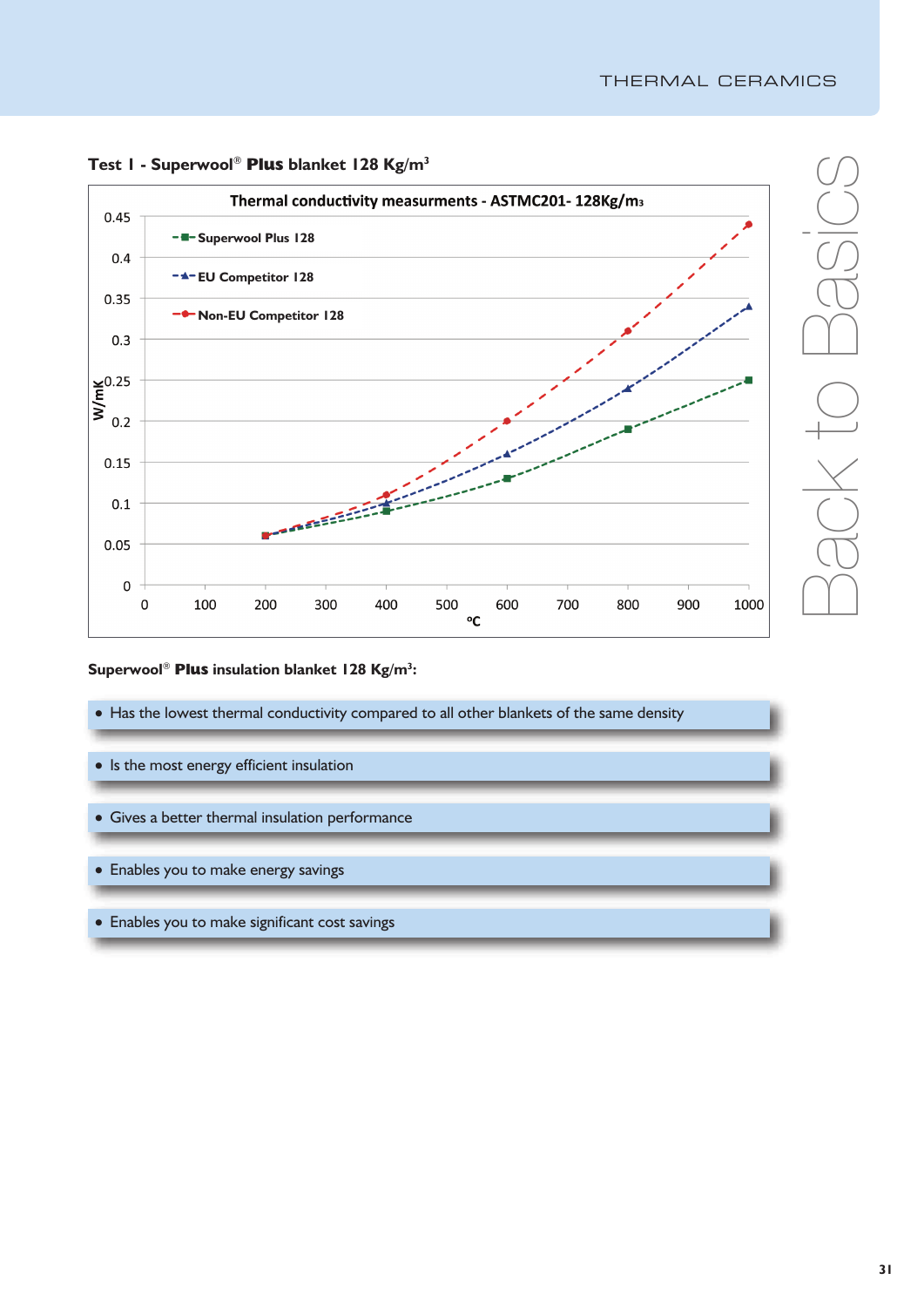



#### **Test 2 - Superwool** ® **Plus blanket 96 Kg/m3**

#### **Superwool** ® **Plus insulation blanket 96 Kg/m3 :**

- Enables you to make weight savings • Allows you to use a lower density or thinner blanket and achieve the same high insulation performance  $\bullet$  Has a lower thermal conductivity than competitive AES 128Kg/m<sup>3</sup> blanket
- Enables you to make significant cost savings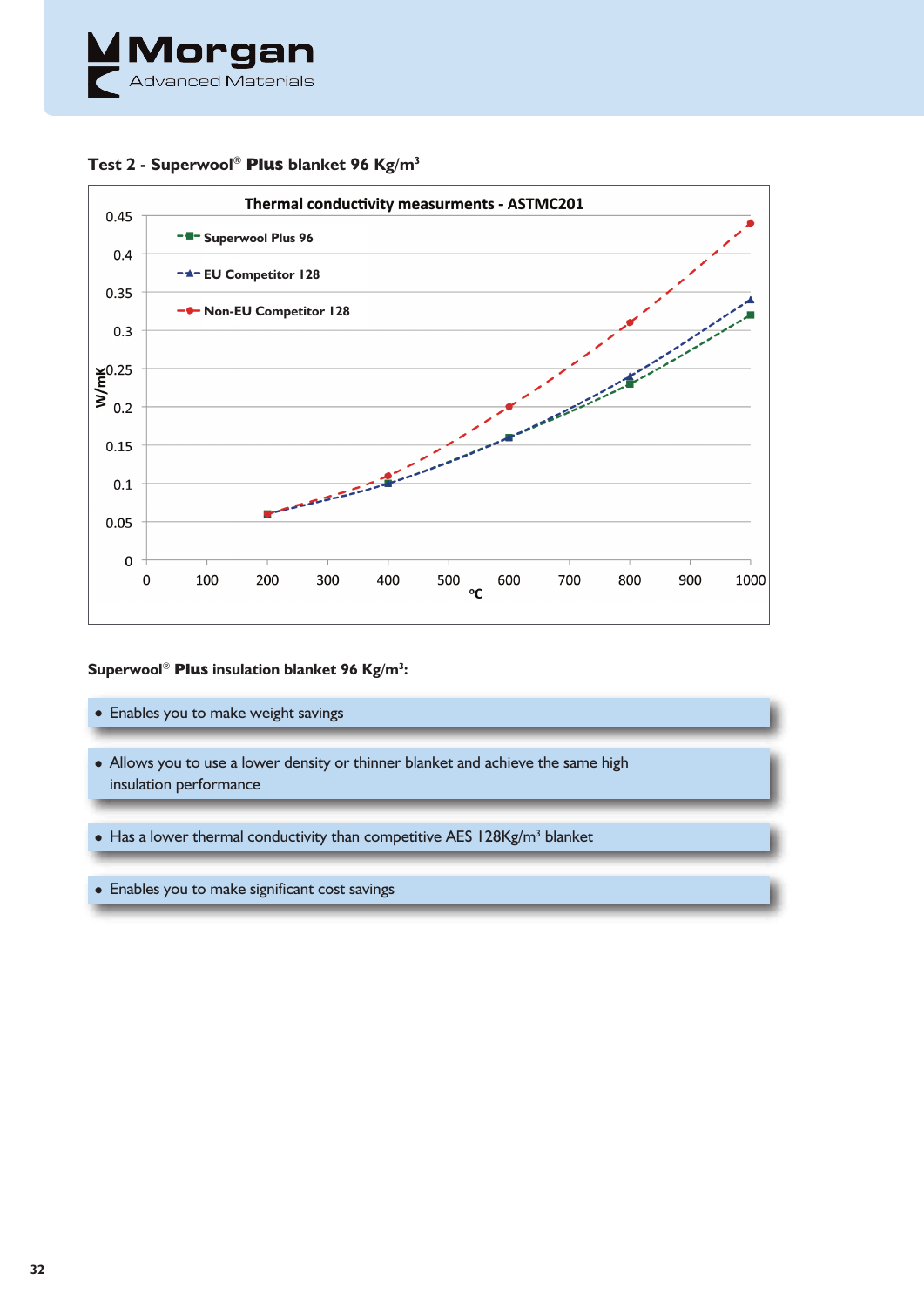

### **Test 3 - Superwool** ® **Plus blanket 80 Kg/m3**

#### **Superwool** ® **Plus insulation blanket 80 Kg/m3 :**

- Allows you to use a lower density blanket and achieve a better insulation performance
- Has a lower thermal conductivity than competitive AES  $96Kg/m<sup>3</sup>$  blankets
- Enables you to make significant cost savings
- Enables you to make weight savings



 $\bigcap$ 

 $\sqrt{2}$ 

 $\bigcirc$ 

 $\overline{\times}$ 

 $\overline{\phantom{a}}$ o

 $\bigcap$ 

 $\sqrt{2}$ 

 $-\frac{C}{C}$ 

 $\bigcirc$